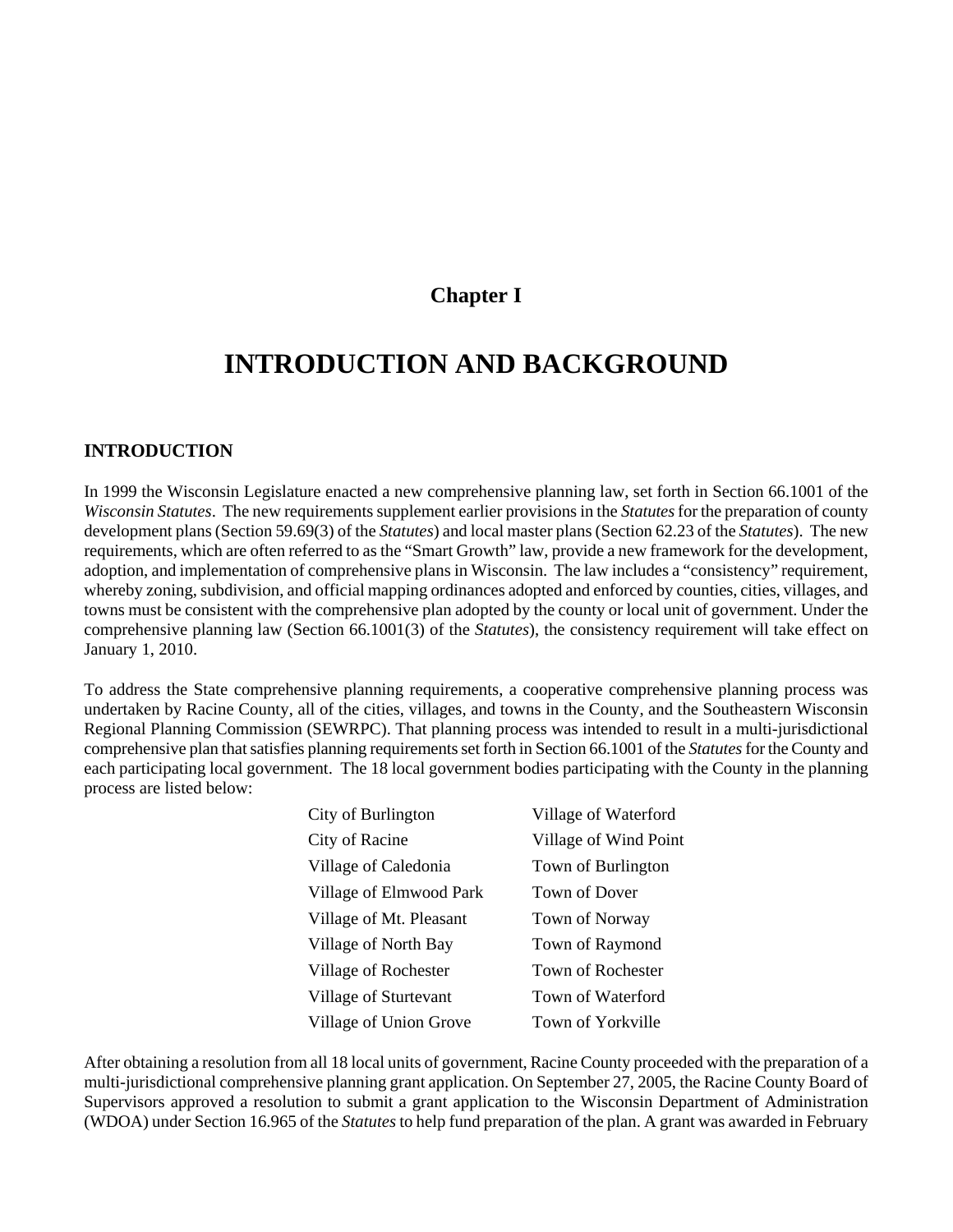2006. Prior to accepting the grant, Racine County and SEWRPC signed a three-party Cooperative Agreement with each of the 18 participating local governments. Each agreement is a formal commitment among the local government, Racine County, and SEWRPC to participate in a coordinated, multi-jurisdictional comprehensive planning effort. All agreements were executed in the fall of 2005. The agreements are available for review at the office of the Racine County Planning and Development Department. On May 23, 2006, the Racine County Board of Supervisors approved a resolution accepting the awarded grant funds.

After the planning grant was awarded, and well after the comprehensive planning process began, the Town and Village of Rochester were consolidated as the Village of Rochester in December 2008, reducing the number of participating local units of government from 18 to 17. Inventory data in the comprehensive plan is presented for the Town and Village of Rochester as they existed at the time of the information presented. Comprehensive plan element information and recommendations are presented for the consolidated Village of Rochester.

## **STATUTORY REQUIREMENTS FOR COMPREHENSIVE PLANS**

The State planning law specifies in detail the topics that must be addressed in a comprehensive plan, the elements that must be included, and procedures with respect to public participation and plan adoption. The multi-jurisdictional planning program for Racine County was carried out in a manner ensuring that the statutory requirements would be satisfied. Key statutory requirements are described below.

#### **Plan Content**

The State planning law requires that a comprehensive plan include all of the following plan elements: 1) issues and opportunities; 2) housing; 3) transportation; 4) utilities and community facilities; 5) agricultural, natural, and cultural resources; 6) economic development; 7) intergovernmental cooperation; 8) land use; and 9) implementation. The specific items to be considered as part of each element are set forth in Section 66.1001(2) of the *Statutes*. The multi-jurisdictional comprehensive plan for Racine County was structured in a manner consistent with statutory requirements as to plan content.

#### **Public Participation Requirements**

Section 66.1001(4) of the *Statutes* requires that the governing body of any County or local government preparing a comprehensive plan adopt written procedures that are "designed to foster public participation, including open discussion, communication programs, information services, and public meetings for which advance notice has been provided, in every stage of the preparation of a comprehensive plan." Proposed plan elements of the comprehensive plan must be widely distributed, and opportunities must be provided for written comments to be submitted by the public to the governing body. A procedure for the governing body to respond to those comments must also be identified.

A public participation plan was adopted by the Racine County Board on November 9, 2006 as a basis for public involvement in the comprehensive planning program. The public participation plan is available for review at the office of the Racine County Planning and Development Department. In accordance with the public participation plan, many opportunities were provided for the public to learn about, and comment on, the planning process and the resulting plan, including at technical advisory committee meetings, numerous informational meetings and open houses, and public hearings. During the course of the planning process, pertinent information was widely disseminated through fact sheets, news releases, and a website (www.sewprc.org/smartgrowth/racinecounty/). A public opinion survey—seeking public input on many of the issues to be addressed in a comprehensive plan—was also conducted.

The State comprehensive planning law requires that each participating local government agency also adopt a public participation plan. Participating local governments had the option of adopting the Racine County public participation plan or adopting its own public participation plan. All of the participating local governments adopted the Racine County public participation plan.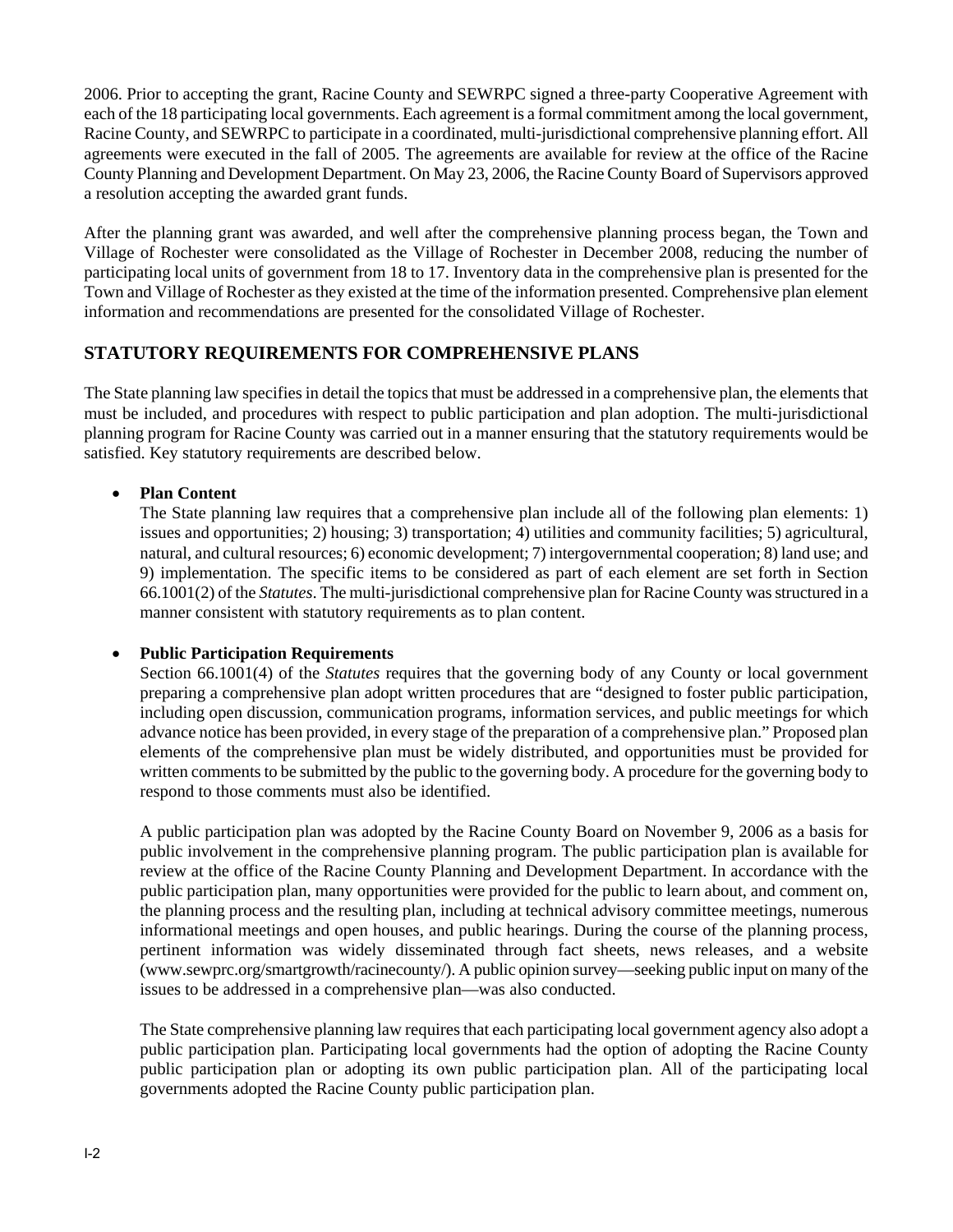#### **Adoption of the Comprehensive Plan**

Section 66.1001(4) of the *Statutes* requires that a comprehensive plan or plan amendment be adopted by an ordinance enacted by the concerned county board or local governing body. The law further requires that all nine elements be adopted simultaneously, and that at least one public hearing be held prior to adopting county and local comprehensive plans.

**Comprehensive Plan and Ordinance Consistency** 

As previously indicated, under the State planning law, beginning on January 1, 2010, zoning, subdivision, and official mapping ordinances administered by county and local units of government must be consistent with the comprehensive plan. To comply with these consistency requirements, Racine County must make any changes that may be needed to bring the County zoning ordinance, shoreland ordinance, and subdivision zoning ordinance into compliance with the multi-jurisdictional comprehensive plan prior to January 1, 2010. Likewise, each participating local government that has a zoning ordinance, subdivision ordinance or official map ordinance must make any changes that may be needed to bring these ordinances into compliance with the comprehensive plan by that date.

## **RELATIONSHIP TO EXISTING PLANS**

#### **County Plans**

Racine County has a long history of planning for many of the elements that are required to be included in a comprehensive plan under the State planning law. The County jurisdictional highway plan, park and open space plan, farmland preservation plan, and economic development plan address a number of the required elements of a comprehensive plan. The multi-jurisdictional comprehensive planning process was structured to build upon prior planning for the County. The planning effort thus involved updating the planning database for the County, supplementing it with other inventory information specified in the State planning law; reviewing and re-affirming or revising, as appropriate, the recommendations of prior plans; and adding other plan elements that are now required, but not previously addressed.

#### **Local Plans**

Many cities, villages, and towns in Racine County have prepared and adopted local land use or master plans. At the outset of the planning process, Racine County made clear its intent, as part of the multi-jurisdictional comprehensive planning effort, to build upon locally adopted land use and master plans. Section 59.69(3) of the *Wisconsin Statutes* explicitly requires Racine County to "incorporate" into the County plan such plans and maps that have been formally adopted by cities and villages. It is the County's intent to also "incorporate" such plans and maps that have been adopted by towns. While all such plans—cities, villages, and towns—will be "incorporated" into the planning report, it is recognized that Racine County, in preparing its plan and readying that plan for adoption by the County Board, may choose to disagree with one or more proposals included in the city, village, or town plans. Every effort will be made to discuss and resolve issues between Racine County and the cities, villages, and towns in the County. Where conflicts cannot be resolved, they will be documented in the intergovernmental cooperation element of the plan report. Racine County explicitly recognizes that cities, villages, and towns may choose, on certain matters and issues, to disagree with a position that the County may take. The County respects the rights of cities, villages, and towns to adopt plans that differ from the County plan.

#### **Regional Plans**

Racine County is an integral part of the seven-county Southeastern Wisconsin Region, which also includes Kenosha, Milwaukee, Ozaukee, Walworth, Washington, and Waukesha Counties. As the areawide planning agency for the Region, the Southeastern Wisconsin Regional Planning Commission has prepared and adopted a number of areawide plans—including regional land use, transportation, park and open space, and water quality management plans. A regional water supply system plan was underway in 2006. The regional plans are systems-level plans that require refinement and detailing at the county and local level. Together these plans provide an overall framework and point of departure for county and local comprehensive planning efforts. Historically, Racine County and many of the local governments have embraced the key concepts of the regional plans in developing county and local land use plans.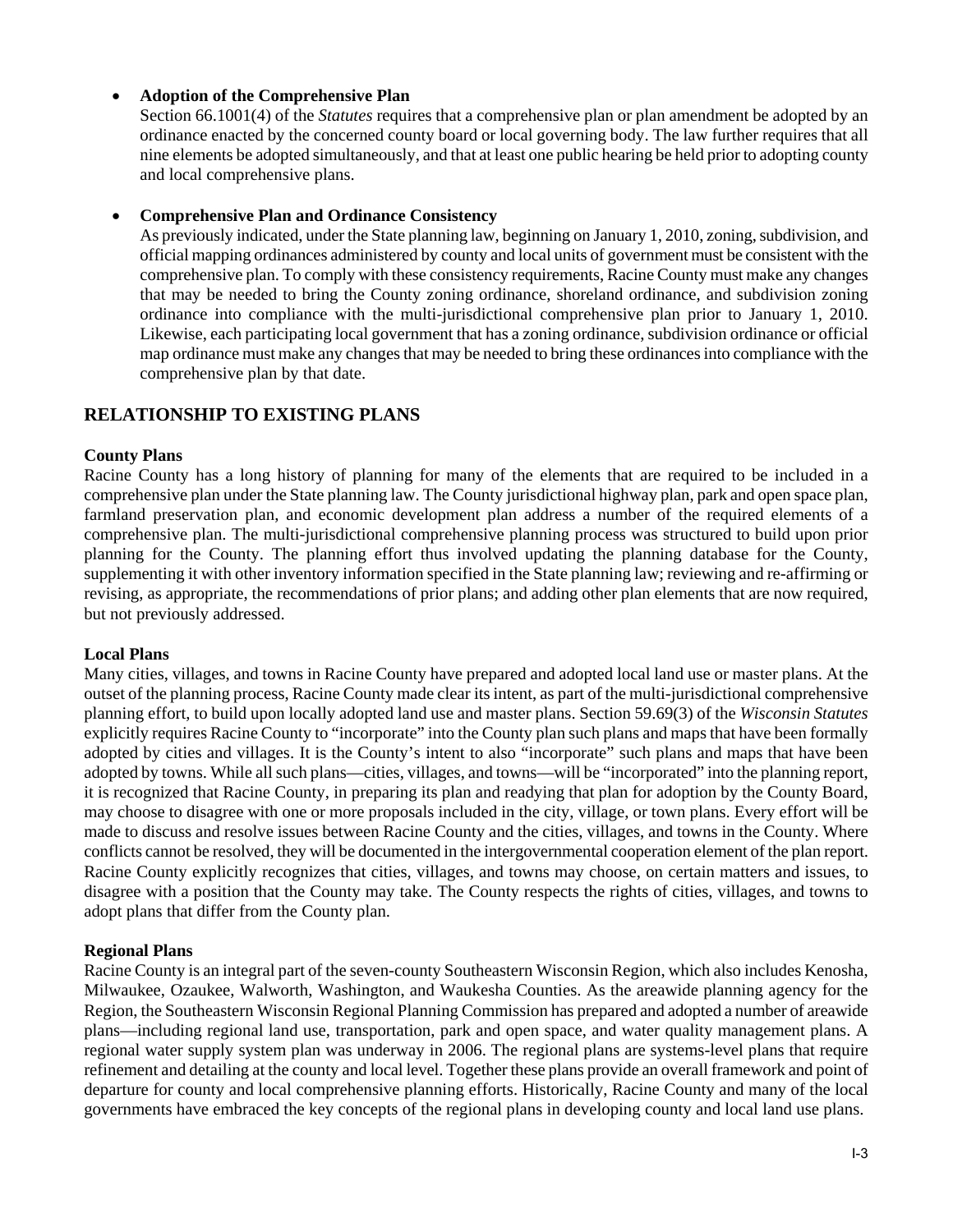## **COMPREHENSIVE PLANNING PROCESS**

The comprehensive plan presented in this report was developed through a three-year planning process consisting of the following steps: 1) start up tasks, including the identification of participating local governments and the execution of agreements governing the planning process; 2) inventory, or collection of basic data required for the plan; 3) the preparation of projections of future population and employment levels to be considered in developing the plan; 4) issue identification and the formulation of goals and objectives; 5) preparation of the various plan elements which together comprise the comprehensive plan; 6) identification of plan implementation measures; and 7) plan review, refinement, and adoption.

## **COMMITTEE STRUCTURE**

The multi-jurisdictional planning effort was carried out under the guidance of the Racine County Multi-Jurisdictional Advisory Committee. As created by the Racine County Board, the Racine County Multi-Jurisdictional Advisory Committee is comprised of one representative appointed by each of the participating local governments and one member of the Racine County Board Economic Development and Land Use Planning Committee. The role of the Multi-Jurisdictional Advisory Committee is to advise, and make recommendations to, the Racine County Economic Development and Land Use Planning Committee, including a recommended multi-jurisdictional comprehensive plan for Racine County. The role of the Economic Development and Land Use Planning Committee is to review the recommendations of the Multi-Jurisdictional Advisory Committee and recommend a plan for adoption by the County Board. The Multi-Jurisdictional Advisory Committee provides a formal role for participating local governments to work with County officials to shape the recommended comprehensive plan.

### **REPORT FORMAT**

This planning report documents the multi-jurisdictional comprehensive planning process and the resulting comprehensive plan. It consists of 17 chapters:

| Chapter I          | <b>Introduction and Background</b>                                        |
|--------------------|---------------------------------------------------------------------------|
| Chapter II         | Inventory of Population, Housing Stock, and Economic Base                 |
| Chapter III        | Inventory of Agricultural, Natural, and Cultural Resources                |
| Chapter IV         | Inventory of Existing Land Use and Transportation Facilities and Services |
| Chapter V          | <b>Inventory of Utilities and Community Facilities</b>                    |
| Chapter VI         | <b>Inventory of Existing Plans and Ordinances</b>                         |
| Chapter VII        | Population, Household, and Employment Projections                         |
| Chapter VIII       | <b>Issues and Opportunities Element</b>                                   |
| Chapter IX         | Land Use Element                                                          |
| Chapter X          | Agricultural, Natural, and Cultural Resources Element                     |
| Chapter XI         | <b>Housing Element</b>                                                    |
| Chapter XII        | <b>Transportation Element</b>                                             |
| Chapter XIII       | Utilities and Community Facilities Element                                |
| <b>Chapter XIV</b> | <b>Economic Development Element</b>                                       |
| Chapter XV         | <b>Implementation Element</b>                                             |
| Chapter XVI        | <b>Intergovernmental Cooperation Element</b>                              |
| Chapter XVII       | Summary                                                                   |

As indicated above, following this introductory chapter, Chapters II through VI present basic planning inventory data required as a basis for the comprehensive plan. Chapter VII presents the projections of population and employment